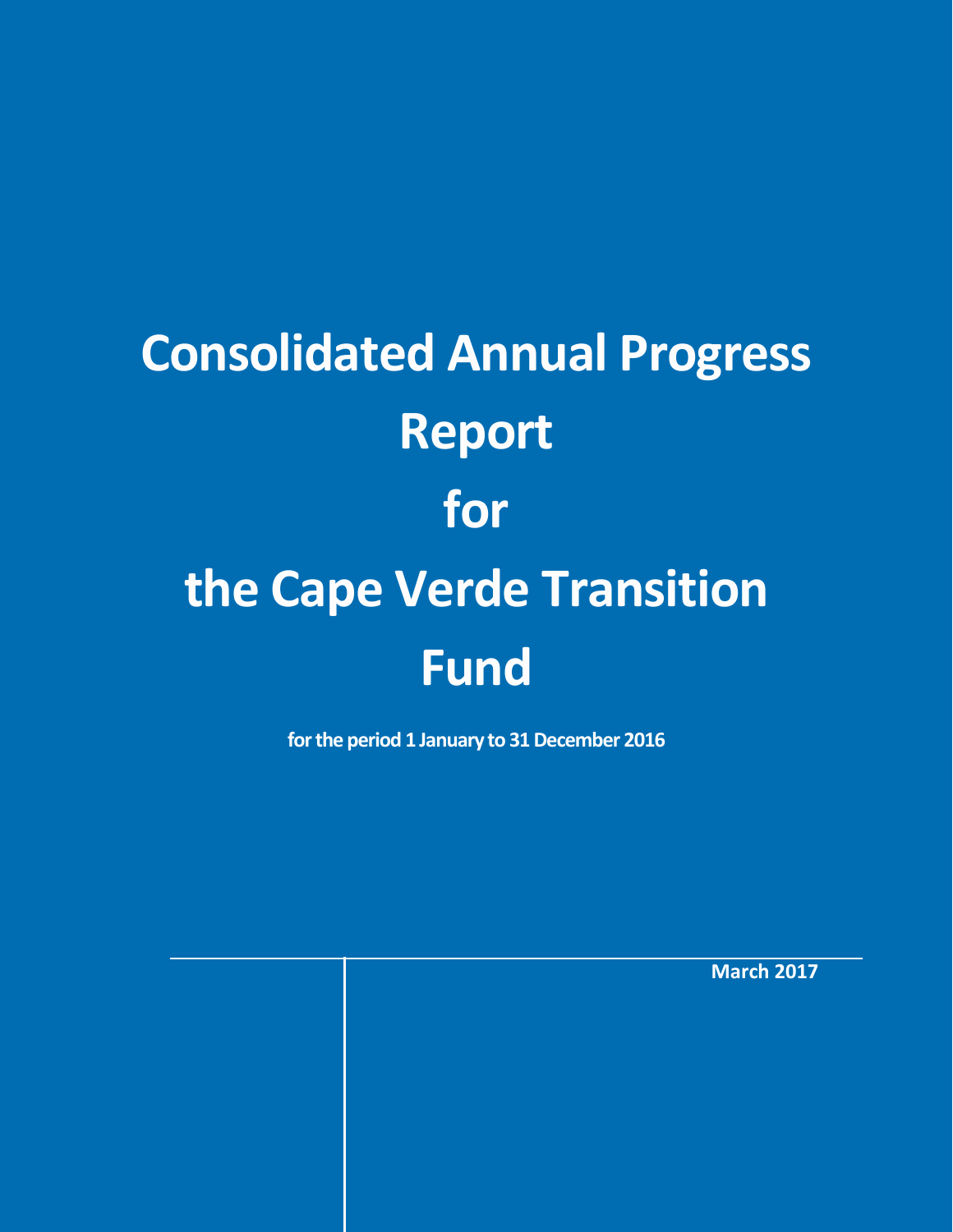#### **EXECUTIVE SUMMARY**

In Cabo Verde, 2016 was characterized by the unusual coincidence of three electoral processes - legislative, local and presidential – taking place in the period between March and October 2016, resulted in a peaceful alternation of power. Election results paved the way not only to a reorientation of the country's development strategy towards a smaller public administration and more functions handed over to private sector and civil society, but also to a revision of the state structure and profound reconfiguration of leadership and managerial positions within the public administration. The new Government made a very strong political commitment to implement the Goal Agenda 2030 and align the new national plan with the SDGs

On the economic side, real GDP growth remained stable around 1% with a slight upward trend, and is expected to reach around 3.2% per year in 2017-18, above the five-year average, according to Economist Intelligence Unit. The unemployment rate decreased by 2% year-on-year and stands at 12,4% (13,5 % men and 11,2 % women). Climate change is having a significant negative impact on water resource availability and subsequently on agriculture production systems and food security.

At UN level, through the experience of the Delivering as One, together with the presence and strong involvement across UNCT activities of local officers representing NRAs, led the UN System in Cabo Verde to enhance its strategic approach capacities. Within such a unique organizational set-up, and also given the limited size of the country, the room for piloting innovative integrated planning activities around the SDGs together with strongly-aware and involved national institutions (public, civil society and private sector) are being seen as very promising.

The implementation of initiatives, particularly the Delivering Results Together and the Joint Initiative on the Strategy for Employment, has contributed to the UNCT not to focus only at joint UN-government planning level, but also integrate the international development partners in the process, given the particular planning momentum created by the concomitant nature of cycles with a number of partners (and at first the EU and the World Bank). There's now very strong buy-in and enabling environment not only at information sharing level but also aiming at the promotion of integrated planning and joint programming efforts among technical and financial partners.

#### **I. Purpose**

This report aims to present results on the two mains joint programmes implemented during 2016 in Cabo Verde, concretely the Delivering Results Together (DRT-F), implemented jointly by the UN agencies participating on this fund and the joint programme on the implementation of the national strategy for employment, implemented jointly by the UNDP and the ILO.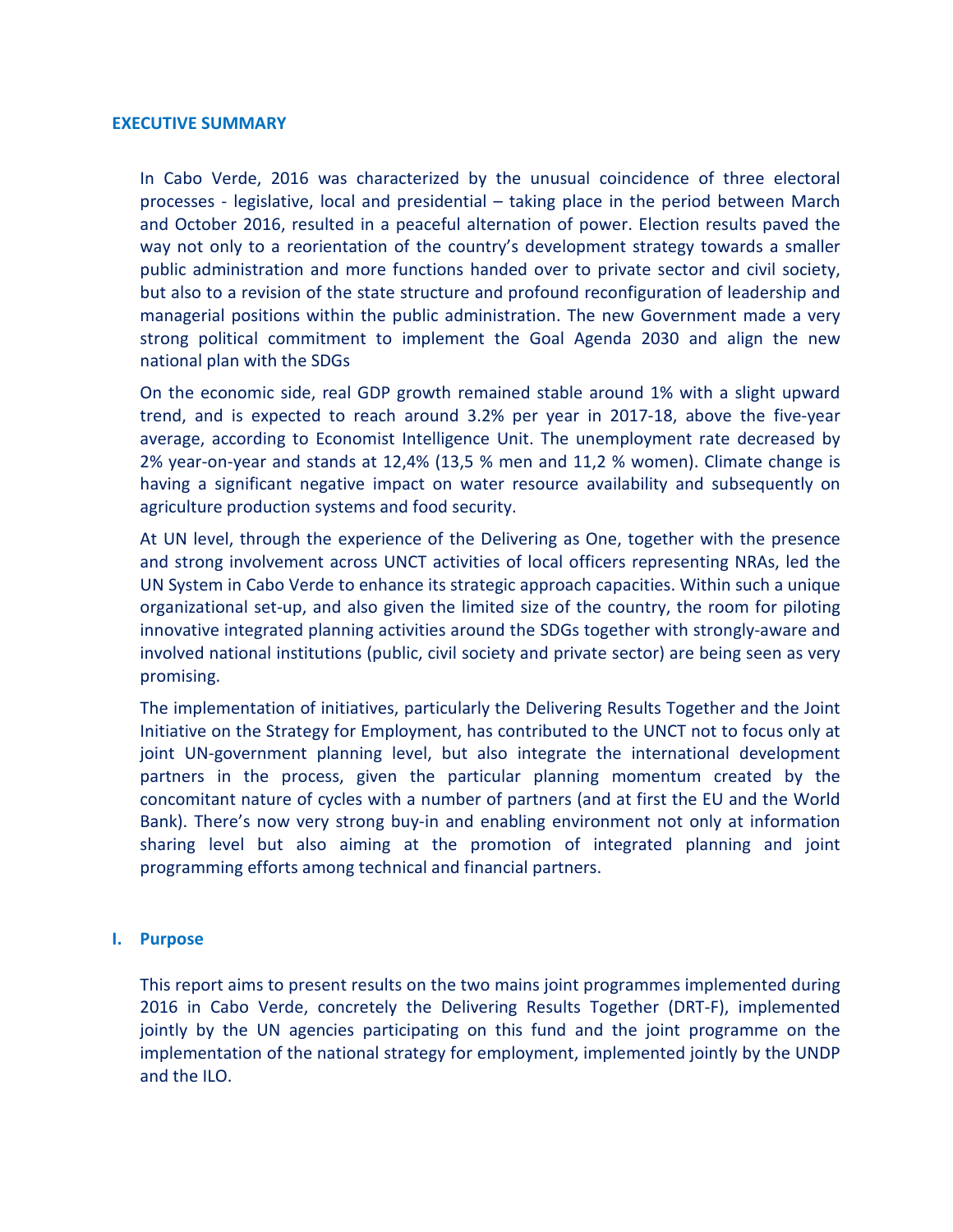The DRT-F initiative, refers to one of the main outcomes defined in the UNDAF: «**National institutions at central and local level assure a better mainstreaming of disparity reduction and equity promotion into sectorial and inter-sectorial policies and strategies».**

To achieve this result at outcome level, three outputs were defined: (i) National policy frameworks strengthened to consolidated health quality services and response, assuring universal coverage, (ii) National policy frameworks strengthened to promote employment in key driving sectors of the economy within the framework of decent work and (iii) Rule of law and democratic governance institutions strengthened, contributing to the promotion of Human Rights at all levels and a culture of peace and security.

The **Support programme for the National Employment Creation Strategy in Cabo Verde** includes two mains outcomes. The first: «The management of the labor market is improved», which comprise also two mains outputs: (i) The analyzes are made available allowing the definition of a national strategy for job creation and (ii) Functional and technical skills are reinforced in central public institutions that intervene in the labor market. The second outcome is «The integration of young people into the labor market is improved» also comprises two other outputs: (i) The quality of decentralized services in support of employment and job placement is reinforced, including through the IEFP and (ii) Institutional support for private business units with potential for job creation is reinforced;

## **II. Results**

## **i) Narrative reporting on results:**

The implementation of the DRT initiatives during 2016 has provided key results in different areas and contributed to reinforce national's capacities on the conception, implementation and monitoring of national plans and policies with UN policy support. Some very important and crucial results were achieved with this support provided jointly by the UN agencies that participating on this initiative, in partnership with national institutions, which demonstrated full and active engagement during the conception and implementation of this initiative.

The implementation of the DRT-F initiative contributed to strengthen the UN focus on integrated policy support and capacity development of national partners in different areas. The following results are a summary of the main achievements of this initiative during 2016.

- $\cdot$  Developed integrated infant and maternal health quality services at national and local levels with focus on neonatal care
- $\cdot$  National adolescent health programs and integrated quality services were developed, based on human rights and gender approach including sexual and reproductive health rights and prevention of drug use
- Supported the development of integrated health promotion interventions and services network to ensure a continuum of care in priority health regions and districts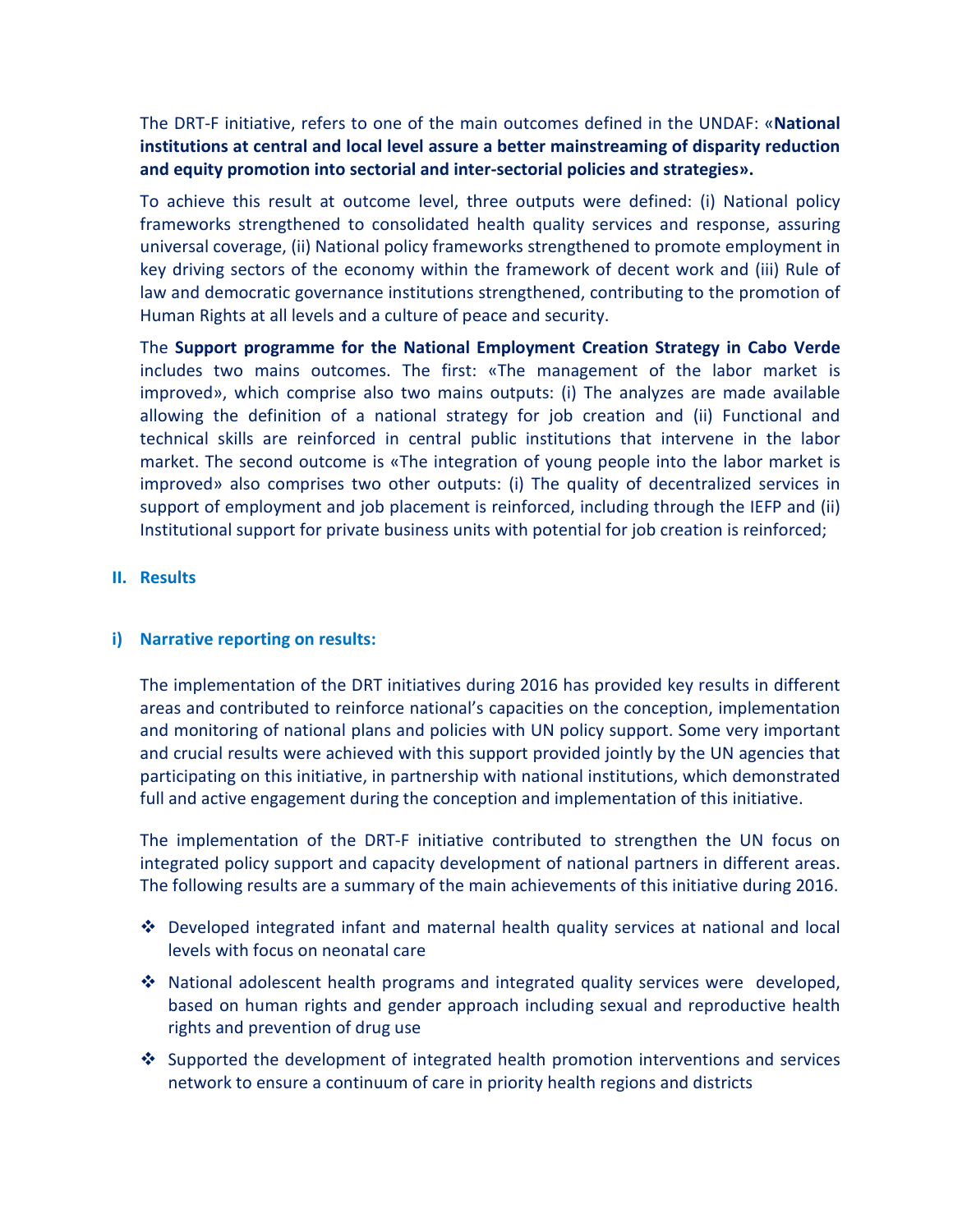- $\cdot$  Capacity building of national institutions to strengthen data production and analysis on sexual and reproductive health, gender based violence and drugs, as well monitoring of national goals in according with international standards;
- $\cdot \cdot$  Policies recommendations were designed with the aim to foster economic growth and employment through a) improved competition and consumer protection laws and policy frameworks, b) improved investment, public finances as integral part of macroeconomic management and c) enhanced trade facilitation measure, especially on maritime economy, with efficient customs operations;
- National policy framework of Cabo Verde is improved through the formulation of targeted recommendations on economic and competitiveness issues (in the areas of Competition and Consumer Protection) to promote employment in key driving sectors of the economy;
- $\triangle$  Development of integrated public policies and programmes to promote SME cluster development, value chains, and maximize local/community economic benefits with a special focus on the priority thematic sectors within the framework of decent work;
- Strengthened national institutions capacities for long-term prospective analysis on key economic drivers for sustainable and inclusive growth and poverty reduction;
- $\div$  Enhanced capacities of statistical institutions (national and sectoral) to strengthen data production and analysis on economic, competitiveness and productive issues, as well as monitoring of national development goals in line with international standards;
- Government sectors and civil society more aware and committed about the relevance of SDGs integration and gender mainstreaming in the national policies through the planning process;
- National justice system reinforced in view of improving the effective access and administration of justice to citizens, especially to the most vulnerable segment of the population, within the framework of the on-going justice reform strategy
- $\div$  Law enforcement services and policies strengthened on the information System (disaggregated data collection and analysis of, Intelligence gathering and sharing) to support sectorial evidence-based decision making;
- National election management bodies's capacities reinforced to manage electoral processes and promote the civic participation and engagement, particularly by women, youth and media
- Capacity development and leadership of national partners have been strengthened during the implementation of the DRT-F initiatives, built on a common vision from the "agents of change" with benefits to all, by introducing different approach in business development, with gains for the public and private sector in management capacities and leadership, especially for the private sector.
- With the rational of working multi sectorally having been well assimilated, the main challenge has been primarily relating to the relative small presence of the UN agencies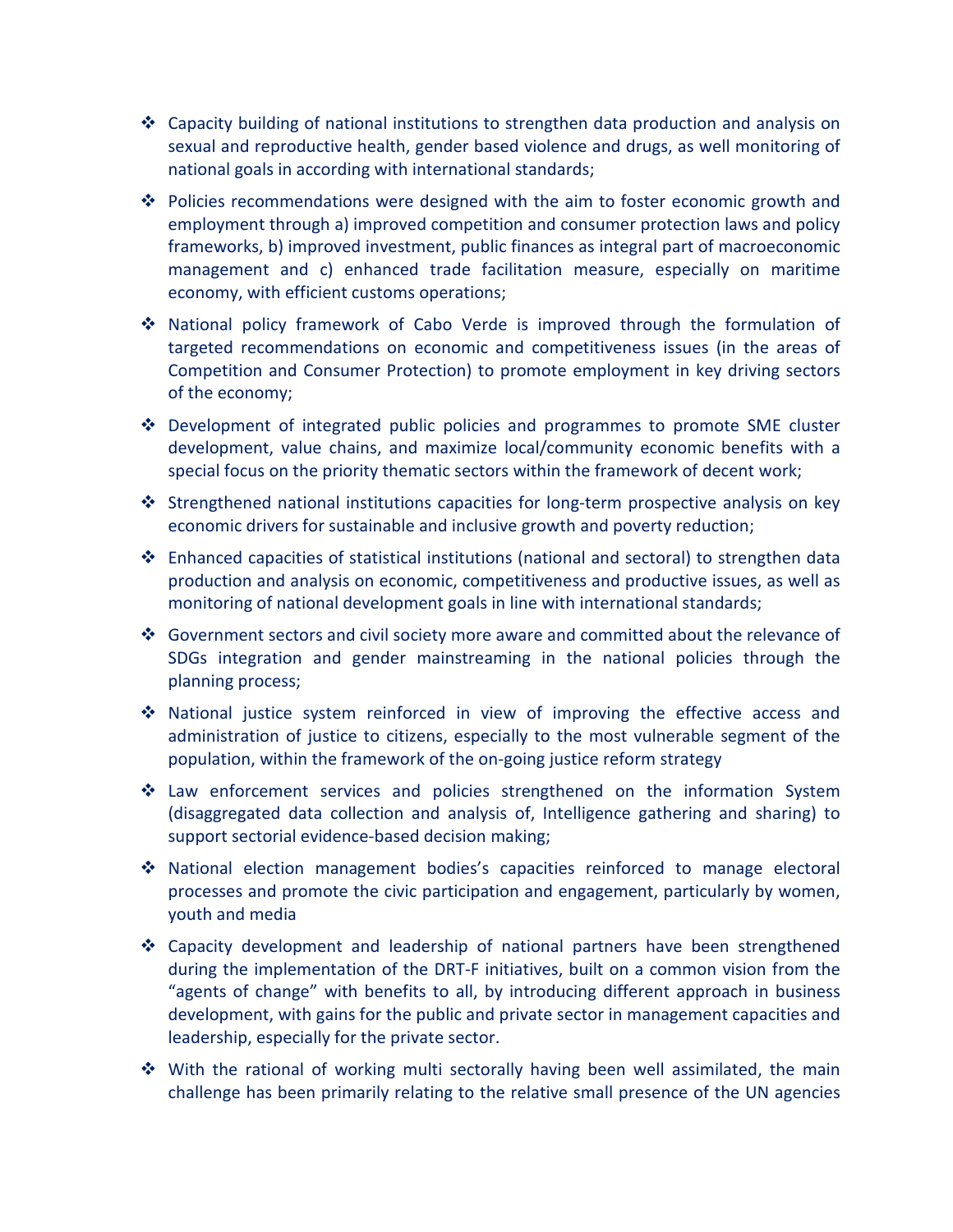in Cabo Verde (resident as well as NRAs) and the initial "time challenge" involved in establishing and facilitating implementation of integrated policy initiatives and the needed inter-ministerial coordination. This was particularly evident during 2016 where the country faced three nation-wide elections and a complete change of government.

Similarly, the implementation of the National Strategy on Employment during 2016 has improved the management of the labor market, in terms of strategy for creating new tools for self-job creation. Important achievements could be identified by implementing this joint programme, a joint initiative from UNDP and ILO. At this level of policy and institutional change, key results can be identified, such as:

- $\div$  The management of the labor market was improved, by providing analysis that contributed to the definition of the main axes of a national strategy for job creation and functional and technical skills are reinforced in central public institutions that intervene in the labor market;
- $\cdot \cdot$  The capacity of institutions to promote the insertion of young people in the labor market was improved because the quality of decentralized services in support of employment and job placement is reinforced and institutional support was guaranteed to on private business units that have the potential for job creation;
- $\cdot \cdot$  Policies and strategies conducive to the creation of job were reinforced and available for decision-making, because data on employment and unemployment, as well as the micro data was produced and could be internationally comparable, as the key element for a more detailed analysis of the problem of employment and job creation;
- $\cdot \cdot$  The Informal Economy sector and its configuration on the Cabo Verde's economy is now better known, regarding the economic vulnerability, the informality of employment in the formal economy, the lack of a specific, integrated and coherent strategy and tools to address informality and existing social protection legislation that has not proved sufficiently effective to ensure coverage of informal workers;
- $\cdot$  National policies and strategies to improve the link between labor supply and demand in the market reinforced and the quality of services provided increased
- National institutions on employment use better the employment information and management system to access the important labor market analyzes and the formulation of public policies for employment and against the underemployment and precarious employment;

## 1. **Outputs:**

The implementation of the DRT initiative in 2016 has provide key results on different areas of intervention of this fund. Concretely on the Health quality services and response, on the Employment and decent work and on the Rule of law and democratic governance.

 $\checkmark$  By implementing this initiative, key results were achieved, concretely on the Health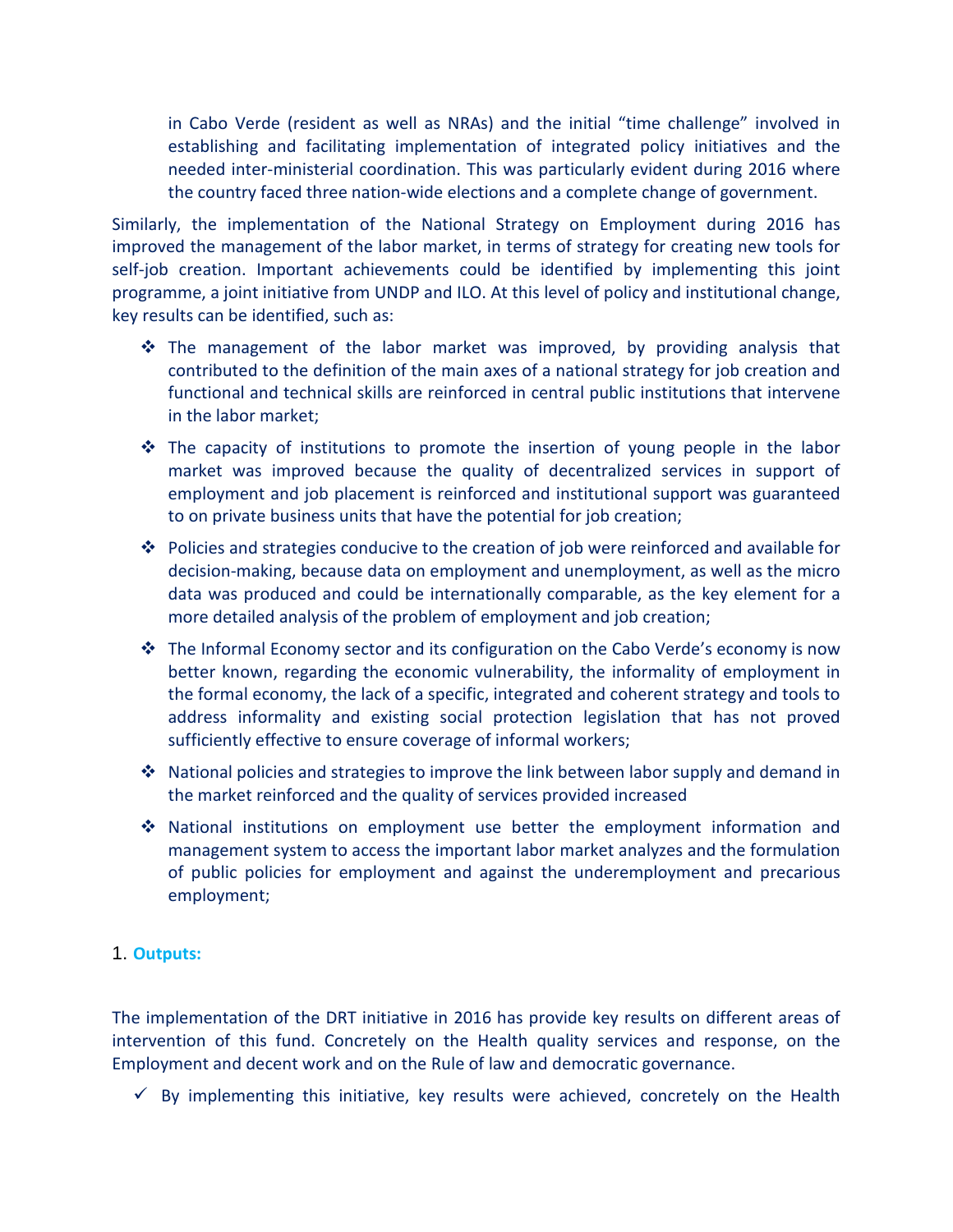quality services and response. A continued support was provided to strengthen national capacity in delivering integrated social services to women affected by ZIKA, in particular women who gave birth to children with microcephaly. The interventions allowed the Government, under the leadership of MoH, ensured for multi-disciplinary response to ZIKA and in efficiently integrated the gender and social component in the planning developing documents of ZIKA and in measures undertaken to prevent and combat ZIKA.

- $\checkmark$  The capacity of health service providers and structures in providing specialized support to victims of Gender Based Violence strengthened, as well the standard package of essential health care / service portfolio by levels of care defined and available, including the tables and current rates of National Health System that was reviewed, as well as the exemption criteria.
- $\checkmark$  The implementation of the DRT initiative ensured the integration on human rights, gender issues and sexual and reproductive rights aspects related to the sexual transmission prevention and to mother-to-child prevention and specific care for children and adolescents, as well the mechanisms to clinical networks providers can be accessed and monitoring plan and results evaluation was defined.

Much more results were achieved during 2016 with the implementation of the DRT funds, with particularly attention for the **employment and decent work**.

- $\checkmark$  National institutions are more familiar with the Blue Economy challenges, particularly the marine environment, protection, conservation and fishery resources, tourism and ecotourism, because their capacities are reinforced by using the national urban development master plan of some developed for some islands;
- $\checkmark$  The livelihoods of small farmers and producers of goat cheese in Boa Vista and in Fogo was improved and contributed to inclusive and sustainable local development, as well the knowledge of women's challenges and opportunities in tourism sector was improved and support policy measures to women's economic empowerment was ensured.
- $\checkmark$  By implementing DRT, a national care system that takes into account women's unpaid work was designed and the diagnosis and the strategy main lines of intervention from informal to formal economy developed.

By implementing the DRT-F, challenges on the **rule of law and good governance** were addressed and many good results can be identified in favor of populations and institutions.

- $\checkmark$  The national legislation reflects greater compliance with international norms and standards linked to UN policy support, because the access to harmonized and strategic priorities for standards to facilitate regional and international trade from the private sector institutions was increased, as well the capacity building activities were held for government officials and NGOs, in coordination with OHCHR, for the timely elaboration of quality reports to UN Conventions. As a result, reports on Child´s rights, economic social and cultural rights and on political and civil rights were updated.
- $\checkmark$  The analysis of the country situation and a set of the technical assistance needs have been identified to improve implementation of the UNCAC at the Country level and the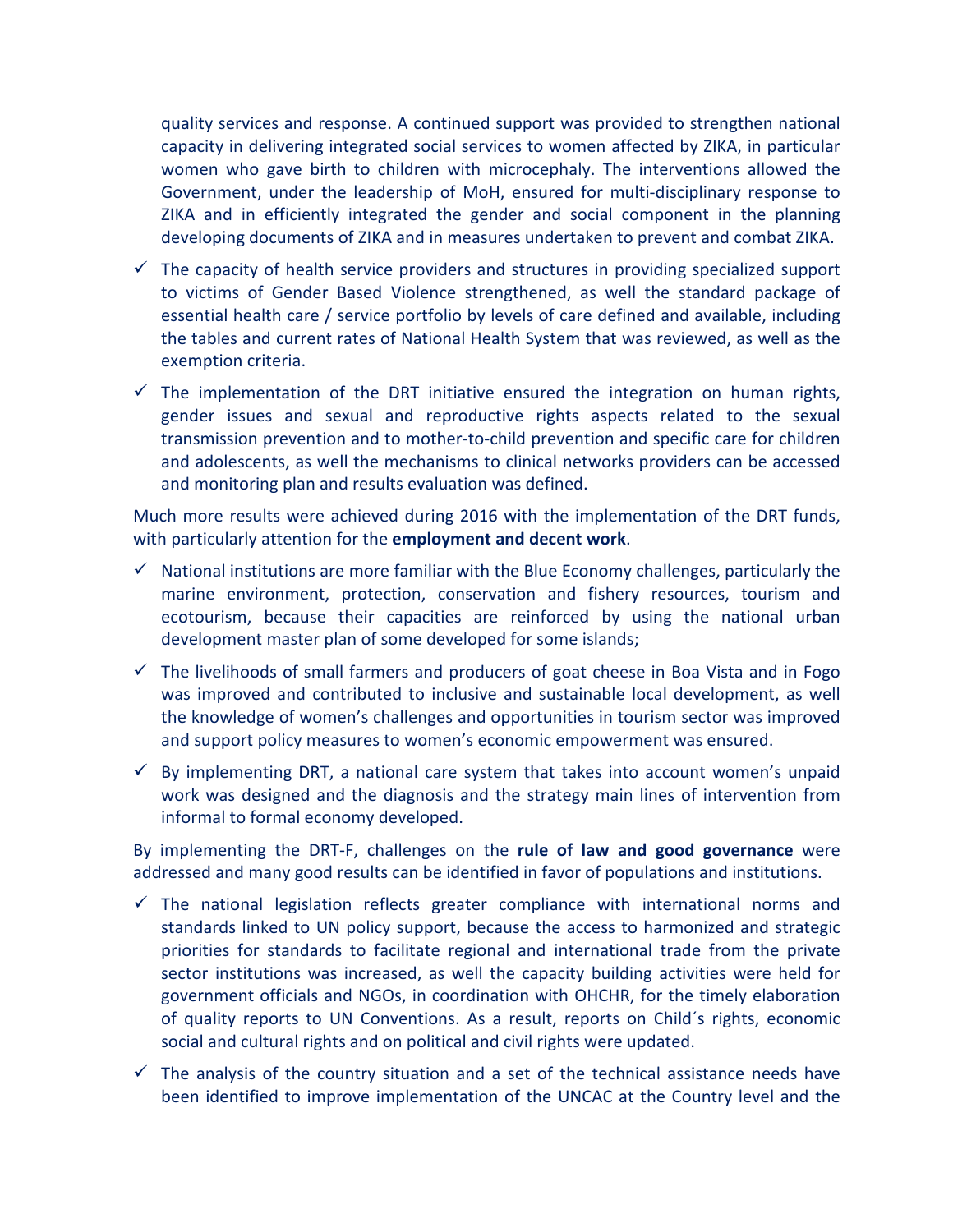national action plan against corruption. A research on all non-regulated administrative law was done with the objective to advocate for the regulation of those laws to be effective and or to produce new laws for citizens and businesses.

- $\checkmark$  By implementing the DRT-F, national policy is informed through improved joint data collection and analysis done with UN policy support. Capacities have been developed to raise awareness of obligations entered through ratification of the conventions, treaty bodies and other international human rights instruments, as well as to better be able to respond to monitoring and reporting requirements.
- $\checkmark$  Through the DRT initiative, data collection on HIV/AIDS prevalence and socio behavioral on the key Populations at risk for HIV was carried out, which contribute to a situation analysis and provides key actors with a better and deeper knowledge of the situation of key populations. Experts to support accreditation for the laboratories was recruited, as well the equipment for complementary the quality approach and a mid-term evaluation was conducted and gaps following the accreditation assessment was removed.
- $\checkmark$  A gender analysis was integrated into the national review of the informal sector (2015) to increase capacity of institutions responsible for the promotion and development of entrepreneurship to design interventions that respond to women needs in the informal sector. At the same way, information about employment, desegregated by geographic zone, gender, age, etc now can be accessed from different island and services. The Cabo Verde's Gender Observatory was reinforced in order to improve national capacities to monitoring and reporting gender progress and challenges in regards to national and international commitments. Capacities of national institutions reinforced to promote rule of law, justice, security and democracy (GBV Law and its regulatory framework, juvenile justice system, restorative justice, etc)
- $\checkmark$  The information System of the law enforcement services (disaggregated data collection and analysis, Intelligence gathering and sharing) has been strengthened to support the sectorial evidence-based decision making on different areas, but also to support national institutions to better understand the current situation by providing timely information on the law enforcement component. The implementation of the DRT-F initiative has also contributed to conduct the study on the profile of sexual aggressors in prisons in Cabo Verde and has helped to increase social reintegration of them;
- $\checkmark$  The national electoral system is now better equipped through an improved and more transparent national electoral data system;
- $\checkmark$  National ownership, political commitment and technical/institutional capacities for SDG implementation were strongly enhanced through the DRT-F intervention, as innovative tools were developed for SDG integration into the national planning system, high-level political dialogue was fostered with the full cabinet of Ministers on SDGs, and national institutions saw their capacities enhanced in key topics central to the SDG agenda, such as social protection and social policies. As a result, I Government members and UN staff better prepared to implement the national SDG Roadmap and for the SDG mainstreaming on the national strategic and sectorial plans;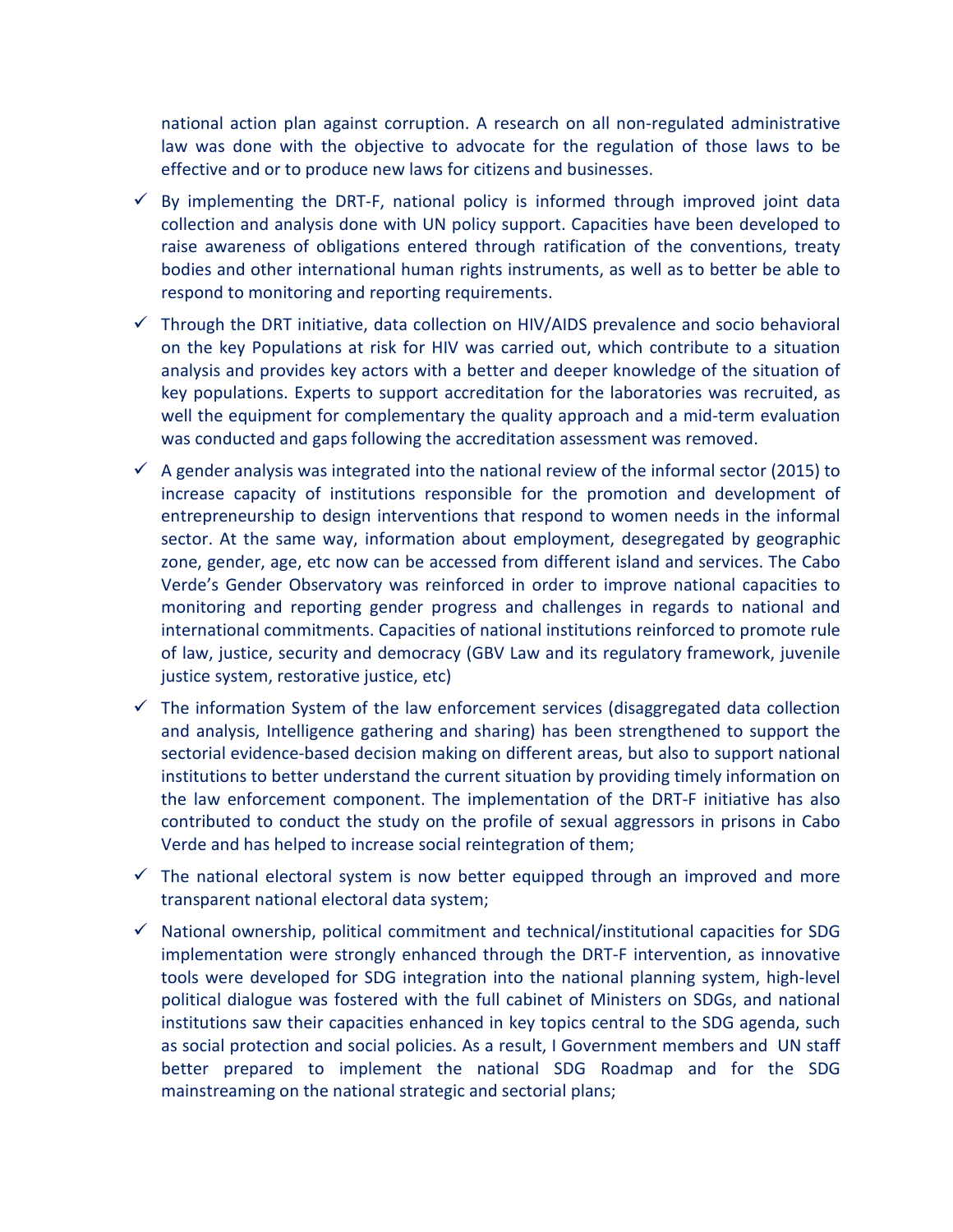Also, Civil society organizations and media know better their role on the SDGs sensitization, monitoring, evaluation and reporting on the SDG;

In the same framework, the international role of Cabo Verde in promotion of SIDS agenda within the SDG implementation was fostered, leading the formal establishment of the African SIDS group+Madagscar with a clear SDG implementation focus, positioning in regional African Union and global UN fora to support the implementing of the Agenda 2030, the SDGs, the AU Agenda 2063 and Samoa Pathway. For the **joint programme on employment** designed and implemented jointly by UNDP and ILO, key results were achieved and has contributed to reinforce capacities of persons linked to the employment and job creation domains, but also the production of important national tools on the employment strategies and self-job creation.

The following results statements represents some of the key achievements of this joint programme during 2016, and could be consider positive taking in account of the big changes on the national institutions responsible for the implementation of strategies for employment and employability, as the result of the 2016's legislative election.

- $\checkmark$  National institutions capacities were reinforced on the implementation of the national strategy for job creation, through the analyzes made available on the job opportunities, the results from the report of the 2015 national survey on employment conducted in 2015, the report on the diagnosis of the informal economy in Cabo Verde made available and through the update profile document of decent work in Cabo Verde, which includes the new concepts, indicators and statistics about decent work;
- $\checkmark$  Functional and technical skills of central and decentralized public institutions that intervene in the labor market were reinforced, through the reinforcement on the knowledge of the Labor Code revised, on the mapping of the Green Initiatives on Business, on the revision and update of the Integrated Information System on Work and Employment (SITE) and on the capacity building on procedures and instruments for the implementation of recognition, validation and certification of competencies, which include pilot initiatives across the country;
- $\checkmark$  Decentralized services providers of employment and job placement have seen their capacities reinforced on communication skills and interpersonal relations, and through implementation of the recommendations on the quality of services provisions and by the implementation of the GERME platform on management and monitoring of initiatives for self-job creation;
- $\checkmark$  Private business unit's capacities and services were institutionally supported and reinforced to increase the potential for job creation, through the production of videolesson on recycling process, by the implementation of pilot experience on green job creation, by training potential micro-entrepreneurs and self-employment candidates in the development of their businesses (GERME), by disseminating the new legal regime of Micro and Small Enterprises (REMPE), with particular attention to women operating in the informal sector and by sensitizing trade unionists on the transition from informal to formal economy.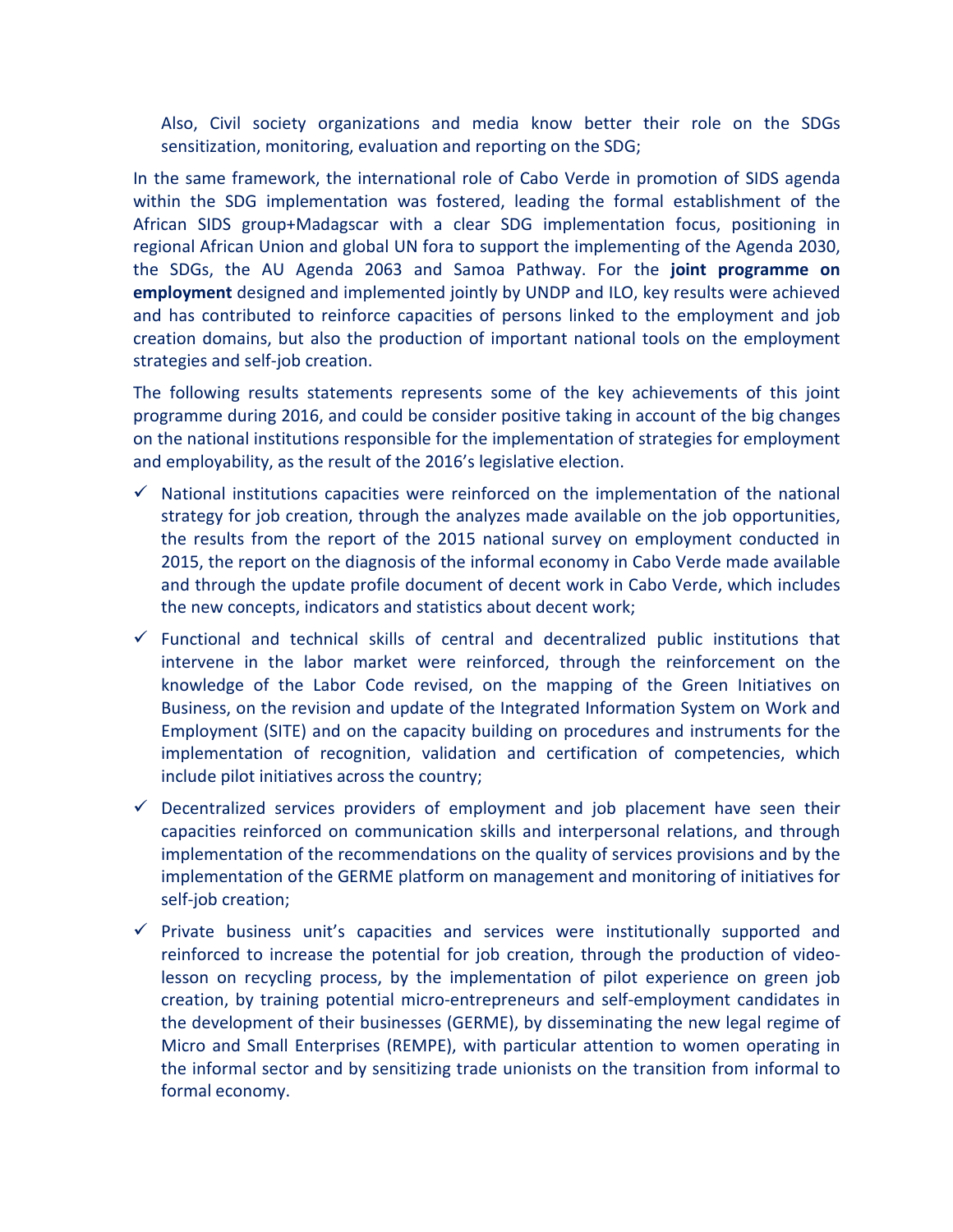#### 2. **Describe any delays in implementation, challenges, lessons learned & best practices:**

Cabo Verde has organized with success three elections during the year of 2016. The electoral process and the subsequent transition phase led to a slowdown of implementation of many planned programmes, projects and activities.

The UN has worked with the new Government from the very onset on high-level policy advocacy in order to maintain the gains on critical policy areas towards the country´s development needs and vision. At the programmatic/implementation level, a close contact was maintained with the public administration, through the different changes, to ensure maximum operational efficiency.

Implementation of these joint programmes allowed the UN agencies to consult together and to produce key policy recommendations which will be of use in the context of the next UNDAF to best respond to the Government priorities. The Government assumed the leadership and coordination, with the establishment of a Steering Committee with members of the main stakeholders and ensuring the relevant information is shared and complementarity projects are linking.

The implementation of One UN Fund Cabo Verde proved to be crucial for the effective implementation of the UNDAF. The Cabo Verde "One UN Fund" should be continued and endowed with adequate funding in the next years to best respond to Government priorities with maximized impact and better leverage for transformative change.

#### 3. **Qualitative assessment:**

The UNCT has increased its joint programming and operating capacity to develop common strategic analyses with specific focus on vulnerable populations, women and children's specific vulnerabilities and needs, and is better able to incorporate the means and methodologies in future work for enhanced policy dialogue, implementation of joint initiatives and mobilizing resources.

The implementation of joint programmes helped the UN system in Cabo Verde to provide essential technical assistance and strategic guidance to critical policy areas as well as to enhance the internal dialogue and coherence among agencies on key policy issues, which in turn contributed to the emergence of a common approach.

The implementation of these joint programmes have increased the UN coherence, coordination and joint funding, enabled strengthening the coordination among participating agencies on different initiatives, aligned to the principles of Delivering as One. It also reinforced the integrated policy, multi-sectoral approach and "whole-of-government" by responding in an integrated manner the priority needs in the country related to those initiatives in so different areas, taking into account the comparative advantages of the participating agencies.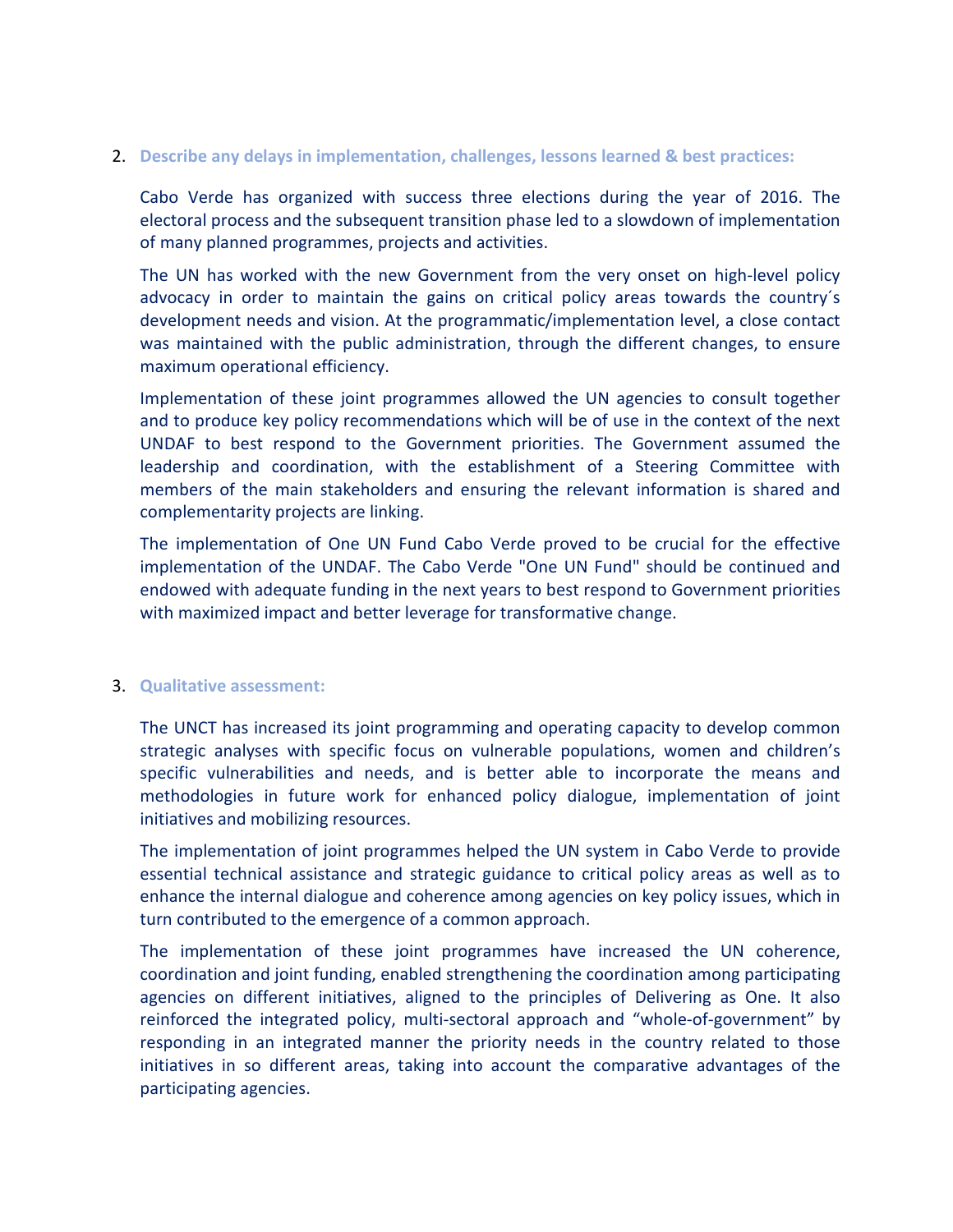National institutional capacities were reinforced and leadership of national partners was granted, which has enhanced the national efforts in developing national capacities, have participated as implementation partners, facilitated ownership and leadership of national partners, which has contributed to a systemic impact and leverage for transformative change, thus these activities implemented were based on country analysis and aimed at supporting the Government in the implementation of the national policies and strategic programmes.

Quality is undoubtedly one of the paths leading to innovation and with the implementation of quality management systems, national public and private institutions and organizations know better their processes and thus introduce improvements continuously. Undoubtedly, the changes introduced over time after the implementation of these initiatives also serve as a return to the normalization processes that in a systemic way generate transformative and positive changes thus raising the levels of development of the sectors of activity.

By the principles of an integrated and multi-dimensional approach to sustainable development embedded in the SDGs, the joint UN actions replicated on the implementation of these to joint programmes, has contributed to strengthen the UNCT's advocacy and support for an enhanced inter-ministerial coordination of development policy making and for the participation and a better integrated and multi sectoral policy making, ensuring the relevant information is shared, complementary projects are linked and that policies and strategic documents integrate multi-sectoral dimensions.

New partnerships were also established in 2016 in the areas of employment and employability policies in Cabo Verde, a continuation partnership due to the success of the first phase of this program, thanks to a partnership between the agencies UNDP and ILO and the Luxembourg. With the same development partner, it was possible to develop and implement a partnership in the area of decentralization and strengthening of national and local capacity for public service provision, a partnership between UNDP and Luxembourg, which would be a response to the new Government programme to strengthen local structures in the provision of quality and timely service to the islands and municipalities.

The second phase of the join ILO and UNDP employment project was also funded by Luxembourg in 2016 at the amount of 3 million, which will cover the period 2016 to 2018. In the same direction, UNDP has mobilized through the Luxembourg and amount of USD 2 million for the public administration reform, including a new and very challenge process of public decentralization services among the island.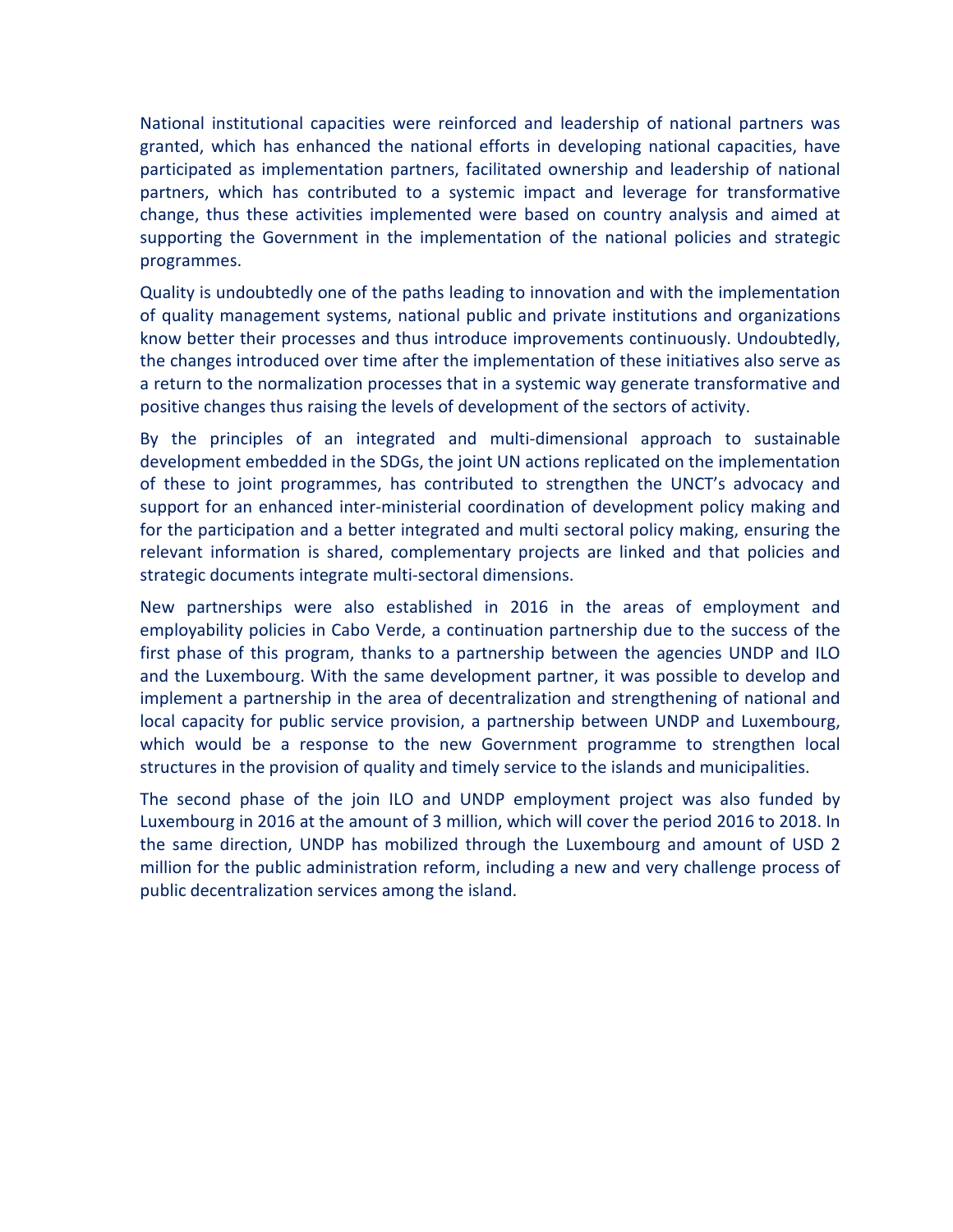# **ii) Indicator Based Performance Assessment:**

| <b>Delivering Results Together</b>                                                                                                                                                                                 | <b>Achieved Indicator Targets</b>                                                                                 | <b>Reasons for</b><br><b>Variance with</b><br><b>Planned Target</b> | <b>Source of</b><br><b>Verification</b> |
|--------------------------------------------------------------------------------------------------------------------------------------------------------------------------------------------------------------------|-------------------------------------------------------------------------------------------------------------------|---------------------------------------------------------------------|-----------------------------------------|
|                                                                                                                                                                                                                    |                                                                                                                   | (if any)                                                            |                                         |
| <b>Outcome 1</b><br>National institutions at central and local level<br>assure a better mainstreaming of disparity<br>reduction and equity promotion into sectorial<br>and inter-sectorial policies and strategies |                                                                                                                   |                                                                     |                                         |
| Output 1.1                                                                                                                                                                                                         | National capacities strengthened in                                                                               |                                                                     |                                         |
| National policy frameworks strengthened to<br>consolidated health quality services and response,<br>assuring universal coverage                                                                                    | delivering integrated social services<br>to women affected by ZIKA;<br>Capacity of health service providers<br>٠  |                                                                     |                                         |
| Key activities which the DRT-F will contribute<br>towards:                                                                                                                                                         | and structures in providing<br>specialized support to victims of<br><b>Gender Based Violence</b><br>strengthened; |                                                                     |                                         |
| 1. Development of integrated quality child and                                                                                                                                                                     | • Multi-disciplinary response to ZIKA                                                                             |                                                                     |                                         |
| maternal health services at national and local                                                                                                                                                                     | ensured                                                                                                           |                                                                     |                                         |
| levels with focus on neonatal care;                                                                                                                                                                                | Standard package of essential                                                                                     |                                                                     |                                         |
| 2. Development of national adolescent health                                                                                                                                                                       | health care / service available.                                                                                  |                                                                     |                                         |
| programs and integrated quality services, based                                                                                                                                                                    | • National Health System reviewed                                                                                 |                                                                     |                                         |
| on human rights and gender approaches including                                                                                                                                                                    | ■ Human rights, gender issues and                                                                                 |                                                                     |                                         |
| sexual and reproductive health rights as well as                                                                                                                                                                   | sexual and reproductive rights for<br>children and adolescents ensured.                                           |                                                                     |                                         |
| drug use prevention<br>3. Support to the development of integrated                                                                                                                                                 | • Data collection on HIV/AIDS                                                                                     |                                                                     |                                         |
| health promotion interventions and services                                                                                                                                                                        | prevalence and socio behavioral on                                                                                |                                                                     |                                         |
| network to ensure a continuum of care in priority                                                                                                                                                                  | the key Populations at risk for HIV                                                                               |                                                                     |                                         |
| health regions and districts                                                                                                                                                                                       | was carried out                                                                                                   |                                                                     |                                         |
|                                                                                                                                                                                                                    | ■ Accreditation for the laboratories                                                                              |                                                                     |                                         |
|                                                                                                                                                                                                                    | ensured, as well the equipment                                                                                    |                                                                     |                                         |
| Output 1.2                                                                                                                                                                                                         | Urban development master plan                                                                                     |                                                                     |                                         |
| National policy frameworks strengthened to                                                                                                                                                                         | developed and a first inventory                                                                                   |                                                                     |                                         |
| promote employment in key driving sectors of the                                                                                                                                                                   | carried out;                                                                                                      |                                                                     |                                         |
| economy within the framework of decent work                                                                                                                                                                        | Diagnosis of key sectors of the Blue                                                                              |                                                                     |                                         |
| Key deliverables which the DRT-F will contribute<br>towards                                                                                                                                                        | Economy conducted;                                                                                                |                                                                     |                                         |
| 1. Development of integrated public policies and                                                                                                                                                                   | The Charter for the Promotion of<br>Blue Growth was developed;                                                    |                                                                     |                                         |
| programmes to promote SME cluster                                                                                                                                                                                  | • The relevant actors in Quality Sector                                                                           |                                                                     |                                         |
| development, value chains, and maximize                                                                                                                                                                            | in the country are sensitized for the                                                                             |                                                                     |                                         |
| local/community economic benefits with a special                                                                                                                                                                   | harmonized legal framework;                                                                                       |                                                                     |                                         |
| focus in youth and women, on the priority                                                                                                                                                                          | The livelihoods of small farmers and                                                                              |                                                                     |                                         |
| thematic sectors within the framework of decent                                                                                                                                                                    | producers of goat cheese was                                                                                      |                                                                     |                                         |
| work: tourism, creative economies, agribusiness,                                                                                                                                                                   | improved;                                                                                                         |                                                                     |                                         |
| maritime economy, information and                                                                                                                                                                                  | Knowledge of women's challenges                                                                                   |                                                                     |                                         |
| communication technology, financial services and                                                                                                                                                                   | and opportunities in tourism sector                                                                               |                                                                     |                                         |
| aero business;                                                                                                                                                                                                     | was improved;                                                                                                     |                                                                     |                                         |
| 2. Building capacities for long-term prospective<br>analysis on key economic drivers for sustainable                                                                                                               | • The national care system that takes<br>into account women's unpaid work                                         |                                                                     |                                         |
| and inclusive growth and poverty reduction and                                                                                                                                                                     | was developed.                                                                                                    |                                                                     |                                         |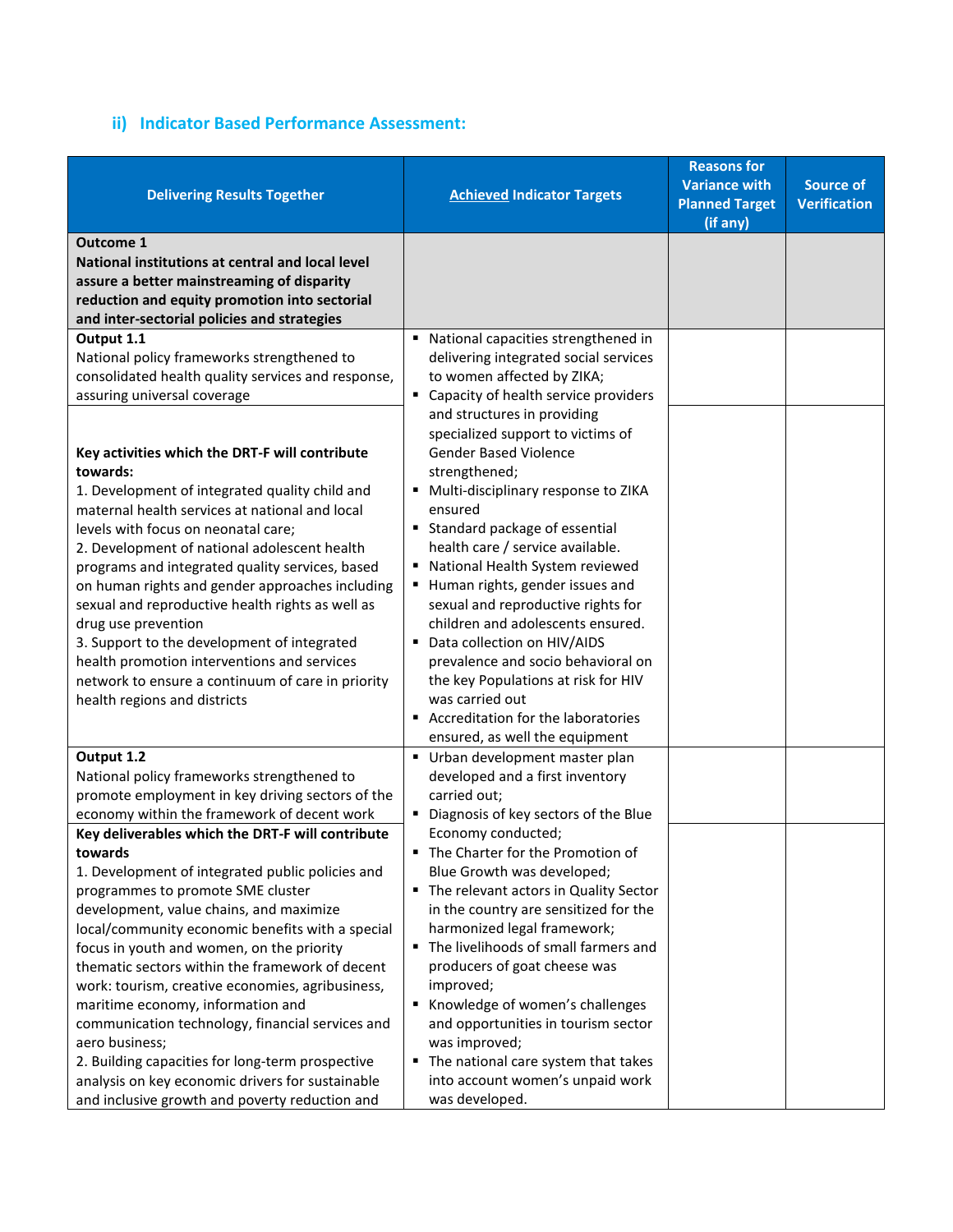| gender inequalities;<br>3. Building capacities of statistical institutions<br>(national and sectoral) to strengthen data<br>production and analysis on economic,<br>competitiveness and productive issues, as well as<br>monitoring of national development goals line<br>with international standards.                                                                                                                                                                                                                                                                                                                                                                                                                                                                                                                                                                                                                                                                                                                                                                                                                                                                                                                                                                                                                                                                                                                                                                                                                                                                                                                                            | Diagnosis and the strategy main<br>lines of intervention from informal<br>to formal economy developed;<br>A gender analysis was integrated<br>into the national review of the<br>informal sector (2015);<br>Information about employment,<br>desegregated by geographic zone,<br>gender, age, etc now can be<br>accessed from different island and<br>services.                                                                                                                                                                                                                                                                                                                                                                                                                                                                                                                                                                                                                                                                                                                                                                                                                                                                   |
|----------------------------------------------------------------------------------------------------------------------------------------------------------------------------------------------------------------------------------------------------------------------------------------------------------------------------------------------------------------------------------------------------------------------------------------------------------------------------------------------------------------------------------------------------------------------------------------------------------------------------------------------------------------------------------------------------------------------------------------------------------------------------------------------------------------------------------------------------------------------------------------------------------------------------------------------------------------------------------------------------------------------------------------------------------------------------------------------------------------------------------------------------------------------------------------------------------------------------------------------------------------------------------------------------------------------------------------------------------------------------------------------------------------------------------------------------------------------------------------------------------------------------------------------------------------------------------------------------------------------------------------------------|-----------------------------------------------------------------------------------------------------------------------------------------------------------------------------------------------------------------------------------------------------------------------------------------------------------------------------------------------------------------------------------------------------------------------------------------------------------------------------------------------------------------------------------------------------------------------------------------------------------------------------------------------------------------------------------------------------------------------------------------------------------------------------------------------------------------------------------------------------------------------------------------------------------------------------------------------------------------------------------------------------------------------------------------------------------------------------------------------------------------------------------------------------------------------------------------------------------------------------------|
| Output 1.3<br>Rule of law and democratic governance<br>institutions strengthened, contributing to the<br>promotion of Human Rights at all levels and a<br>culture of peace and security                                                                                                                                                                                                                                                                                                                                                                                                                                                                                                                                                                                                                                                                                                                                                                                                                                                                                                                                                                                                                                                                                                                                                                                                                                                                                                                                                                                                                                                            | National institutions responsible for<br>٠<br>social policy for inter-ministerial<br>dialogue has seen their capacities<br>reinforced;<br>National ownership of the SDGs and                                                                                                                                                                                                                                                                                                                                                                                                                                                                                                                                                                                                                                                                                                                                                                                                                                                                                                                                                                                                                                                      |
| Key activities which the DRT-F will contribute:<br>1. Supporting Cabo Verde in transitioning from<br>the MDGs to the SDGs taking into consideration<br>vulnerabilities linked to its status as MIC and SIDS<br>and assist the national authorities in integrating<br>the SDGs in the planning and formulation of<br>public policies at national and local levels ensuring<br>consolidation of democratic governance and<br>mainstreaming of human rights and inclusion of<br>the most vulnerable based on the principle of<br>"leaving no one behind";<br>2. Strengthening the capacity of the national<br>justice system in view of improving the effective<br>administration of justice and access to justice for<br>citizens, especially the most vulnerable segment<br>of the population, within the framework of the<br>on-going justice reform strategy;<br>3. Strengthening the information System<br>(disaggregated data collection and analysis of,<br>Intelligence gathering and sharing) of the law<br>enforcement services and in support of sectorial<br>evidence-based decision making;<br>4. Reinforcing social dialogue mechanisms to<br>improve youth and women participation in<br>decision-making processes at national, local and<br>community level while strengthening awareness<br>of human rights, accountability mechanisms and<br>role of government and non-government actors;<br>5. Enhancing the effectiveness of the election<br>management bodies to efficiently and effectively<br>manage electoral processes and promote the civic<br>participation and engagement, particularly of<br>women, youth and the media | political commitment for integration<br>of SDGs into the national planning<br>process ensured;<br>Capacities of national institutions<br>reinforced to promote rule of law,<br>justice, security and democracy<br>(GBV Law and its regulatory<br>framework, juvenile justice system,<br>restorative justice, etc);<br>African SIDS group established and<br>٠<br>the Group's positioning in regional<br>African Union and global UN fora<br>strengthened;<br>Government members retreat and<br>UN staffs organized for better<br>mainstream the SDG on the national<br>strategic and sectorial plans;<br>Civil society and media dialogue<br>forum organized and the role of<br>these actors in the SDGs<br>sensitization, monitoring and<br>evaluation ensured;<br>The Gender Observatory of Cabo<br>٠<br>Verde was supported to improve<br>national capacities to monitoring<br>and reporting gender progress and<br>challenges;<br>The information System<br>٠<br>(disaggregated data collection and<br>analysis, Intelligence gathering and<br>sharing) of the law enforcement<br>services strengthened;<br>The national electoral data system<br>٠<br>was reviewed and better performed<br>to guarantee more transparency in |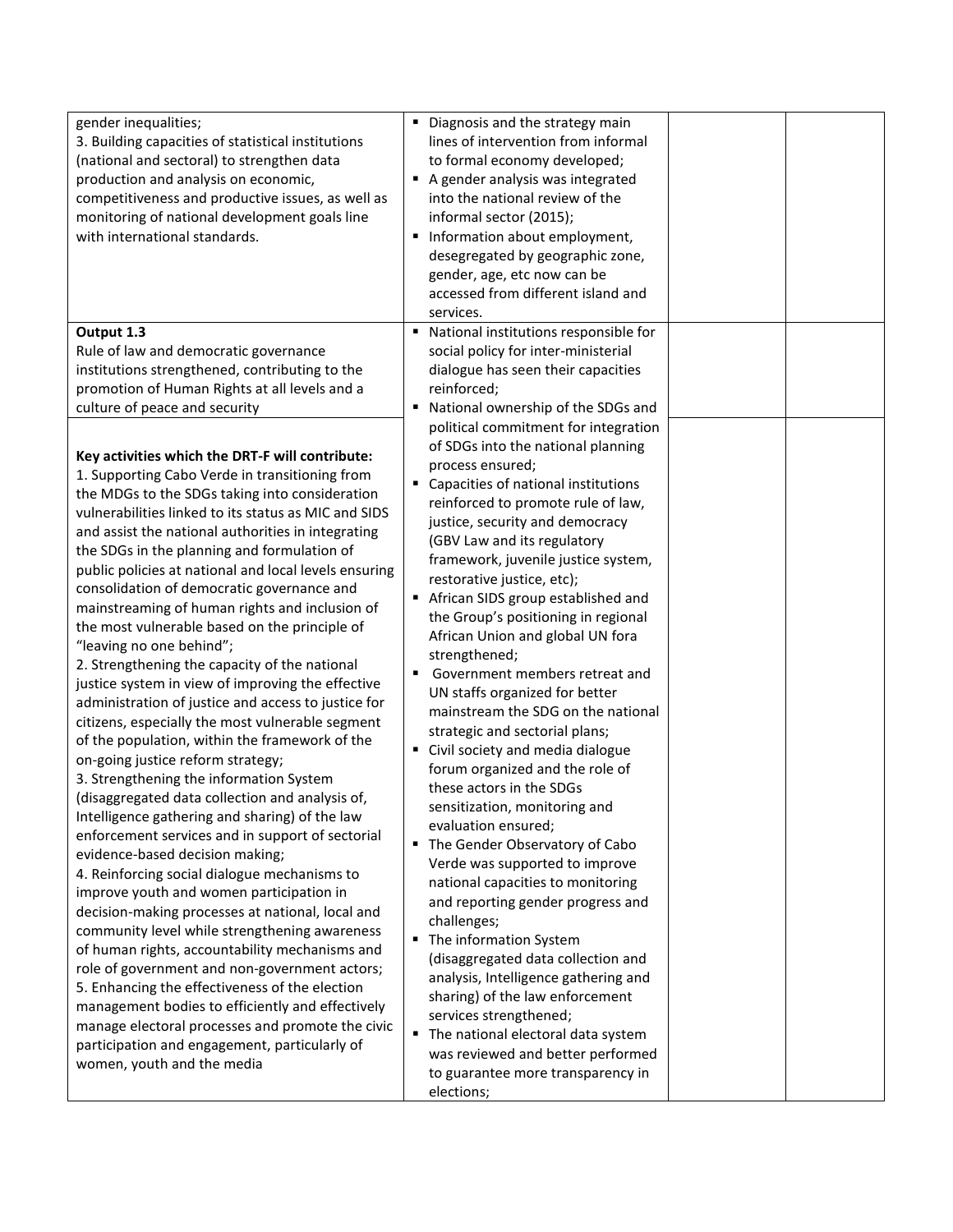|                                                                                                                                                                                                                                                                                                                                                                                                                                                                                                                                                                                                                                                                                                                                                                                                                                                                                                               | • The study on the profile of sexual<br>aggressors in prisons in Cabo Verde<br>conducted and aim to better social                                                                                                                                                                                                                                                                                                                                                                                                                                                                                                                                                                                                                                                                                                                                                                                                                                                                                                        |                                                                                 |                                         |
|---------------------------------------------------------------------------------------------------------------------------------------------------------------------------------------------------------------------------------------------------------------------------------------------------------------------------------------------------------------------------------------------------------------------------------------------------------------------------------------------------------------------------------------------------------------------------------------------------------------------------------------------------------------------------------------------------------------------------------------------------------------------------------------------------------------------------------------------------------------------------------------------------------------|--------------------------------------------------------------------------------------------------------------------------------------------------------------------------------------------------------------------------------------------------------------------------------------------------------------------------------------------------------------------------------------------------------------------------------------------------------------------------------------------------------------------------------------------------------------------------------------------------------------------------------------------------------------------------------------------------------------------------------------------------------------------------------------------------------------------------------------------------------------------------------------------------------------------------------------------------------------------------------------------------------------------------|---------------------------------------------------------------------------------|-----------------------------------------|
| <b>National Strategy for Employment</b>                                                                                                                                                                                                                                                                                                                                                                                                                                                                                                                                                                                                                                                                                                                                                                                                                                                                       | reintegration of them.<br><b>Achieved Indicator Targets</b>                                                                                                                                                                                                                                                                                                                                                                                                                                                                                                                                                                                                                                                                                                                                                                                                                                                                                                                                                              | <b>Reasons for</b><br><b>Variance with</b><br><b>Planned Target</b><br>(if any) | <b>Source of</b><br><b>Verification</b> |
| Outcome 1:<br>The management of the labor market is<br>improved                                                                                                                                                                                                                                                                                                                                                                                                                                                                                                                                                                                                                                                                                                                                                                                                                                               |                                                                                                                                                                                                                                                                                                                                                                                                                                                                                                                                                                                                                                                                                                                                                                                                                                                                                                                                                                                                                          |                                                                                 |                                         |
| Output 1.1<br>Analyzes are made available allowing the<br>definition of a national strategy for job creation<br>Indicators:<br><b>Statistical and non-statistical information are</b><br>available and used by the responsible structures<br>" Realistic options for creating decent jobs are<br>identified by key sectoral policies<br>A national consensus is defined and<br>documented by a national strategy for the<br>creation of validated employment<br>Output 1.2<br>Functional and technical skills are reinforced in<br>central public institutions that intervene in the<br>labor market<br>Indicators:<br>Proposals for validated and implemented<br>organizational adjustments<br>" Number of trained cadres demonstrate the<br>skills required through certifications<br>Positive evaluation of the functional and<br>technical capacities of the ministry in the third<br>year of the program | The report of the national survey on<br>employment 2015, produced;<br>The report on the Diagnosis of the<br>Informal Economy in Cabo Verde<br>available<br>• The document on the profile of<br>decent work in Cabo Verde was<br>updated and validated;<br>• Concepts, indicators and statistics<br>about decent work were<br>disseminated;<br>Employers and workers on different<br>islands trained on the revision of<br>the Labor Code;<br>Green Initiatives on Business were<br>identified and mapped;<br>The Integrated Information System<br>on Work and Employment (SITE)<br>was reviewed;<br>The Employment database program<br>(IEFP) was licensed and hosted at<br>NOSI platform to guarantee security<br>and use of all;<br>Technicians from all islands was<br>trained<br>procedures<br>and<br>on<br>instruments for the implementation<br>recognition,<br>validation<br>οf<br>and<br>certification<br>of<br>competencies<br>(RVCC) and 3 of them were<br>developed and presented as the<br>pilot initiative; |                                                                                 |                                         |
| <b>Outcome 2:</b><br>The insertion of young people in the labor                                                                                                                                                                                                                                                                                                                                                                                                                                                                                                                                                                                                                                                                                                                                                                                                                                               |                                                                                                                                                                                                                                                                                                                                                                                                                                                                                                                                                                                                                                                                                                                                                                                                                                                                                                                                                                                                                          |                                                                                 |                                         |
| market is improved                                                                                                                                                                                                                                                                                                                                                                                                                                                                                                                                                                                                                                                                                                                                                                                                                                                                                            |                                                                                                                                                                                                                                                                                                                                                                                                                                                                                                                                                                                                                                                                                                                                                                                                                                                                                                                                                                                                                          |                                                                                 |                                         |
| Output 2.1<br>The quality of decentralized services in support of<br>employment and job placement is reinforced,<br>including through the IEFP<br>Indicators:<br>" Number of 'clients' served by different centers<br>User satisfaction rate (survey of departure and                                                                                                                                                                                                                                                                                                                                                                                                                                                                                                                                                                                                                                         | Level of customer satisfaction and<br>recommendations on the quality of<br>services provided by the<br><b>Employment and Vocational</b><br>Training Centers were completed<br>and disseminated;<br>Technicians from islands and                                                                                                                                                                                                                                                                                                                                                                                                                                                                                                                                                                                                                                                                                                                                                                                          |                                                                                 |                                         |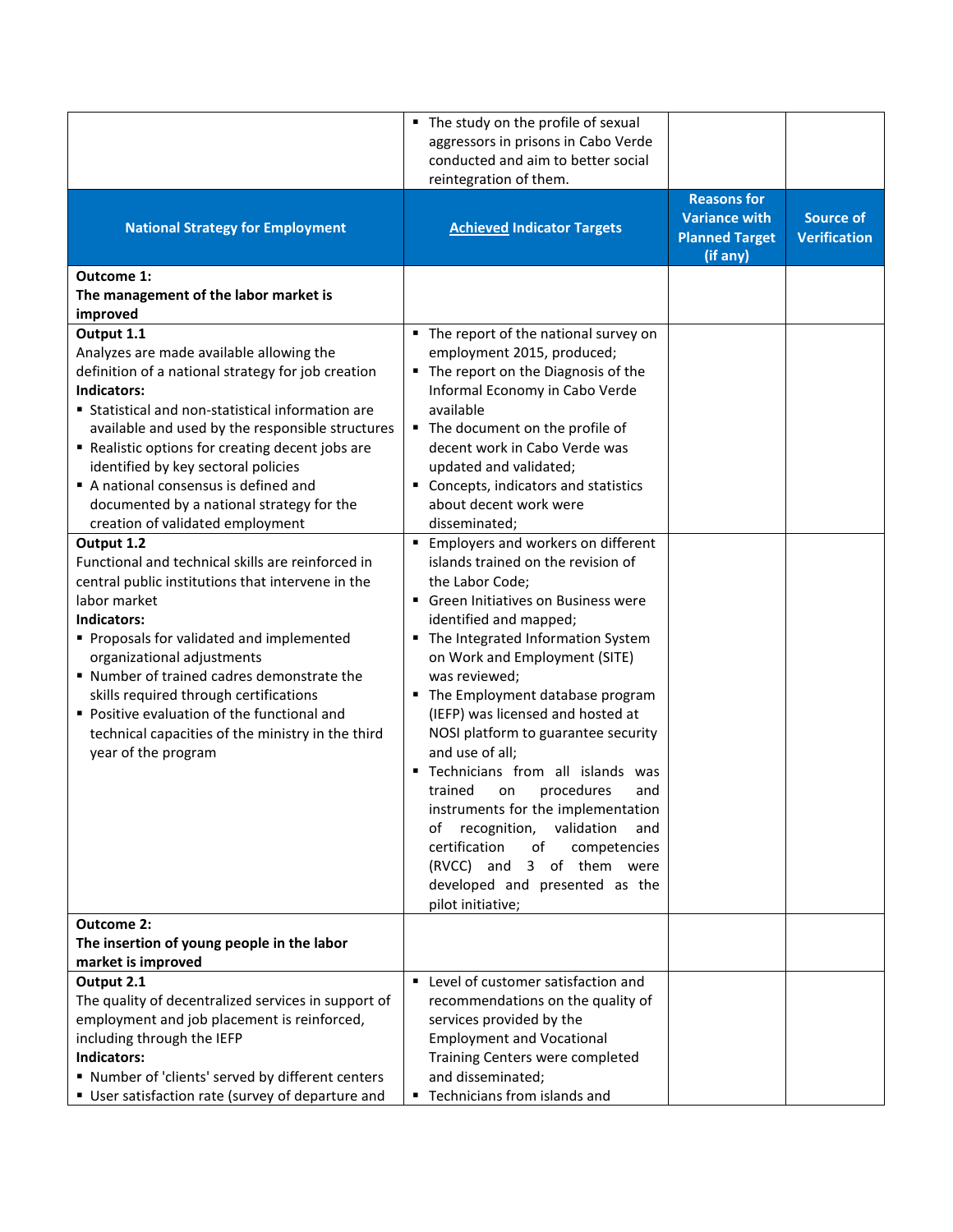| annual surveys)                                                                                                                                                                                                                                                                                                                                                                                                                                                              | regions trained in communication<br>skills and reinforcement of<br>interpersonal relations.<br>The platform for the management<br>and monitoring of the GERME<br>activities created and disseminated<br>among the users for better<br>initiatives for self-job creation.                                                                                                                                                                                                                           |  |
|------------------------------------------------------------------------------------------------------------------------------------------------------------------------------------------------------------------------------------------------------------------------------------------------------------------------------------------------------------------------------------------------------------------------------------------------------------------------------|----------------------------------------------------------------------------------------------------------------------------------------------------------------------------------------------------------------------------------------------------------------------------------------------------------------------------------------------------------------------------------------------------------------------------------------------------------------------------------------------------|--|
| Output 2.2<br>Institutional support is reinforced in private<br>business units that have the potential for job<br>creation<br>Indicators:<br>At least 1 multimedia program of orientation<br>for the creation of companies and for the<br>development of the business plan on the<br>GERME network produced<br>" Number of enterprises in the informal sector<br>benefiting from the program;<br>Increase in the number of students per year and<br>in the number of courses | Video-lesson on recycling process<br>٠<br>produced;<br>A pilot experience on green job<br>٠<br>creation implemented;<br>Potential micro-entrepreneurs and<br>self-employment candidates trained<br>in the development of their<br>businesses (GERME).<br>Dissemination sessions of the New<br>Legal Regime of Micro and Small<br>Enterprises (REMPE) held with<br>women operating in the informal<br>sector<br>Trade unionists sensitized on the<br>transition from informal to formal<br>economy. |  |